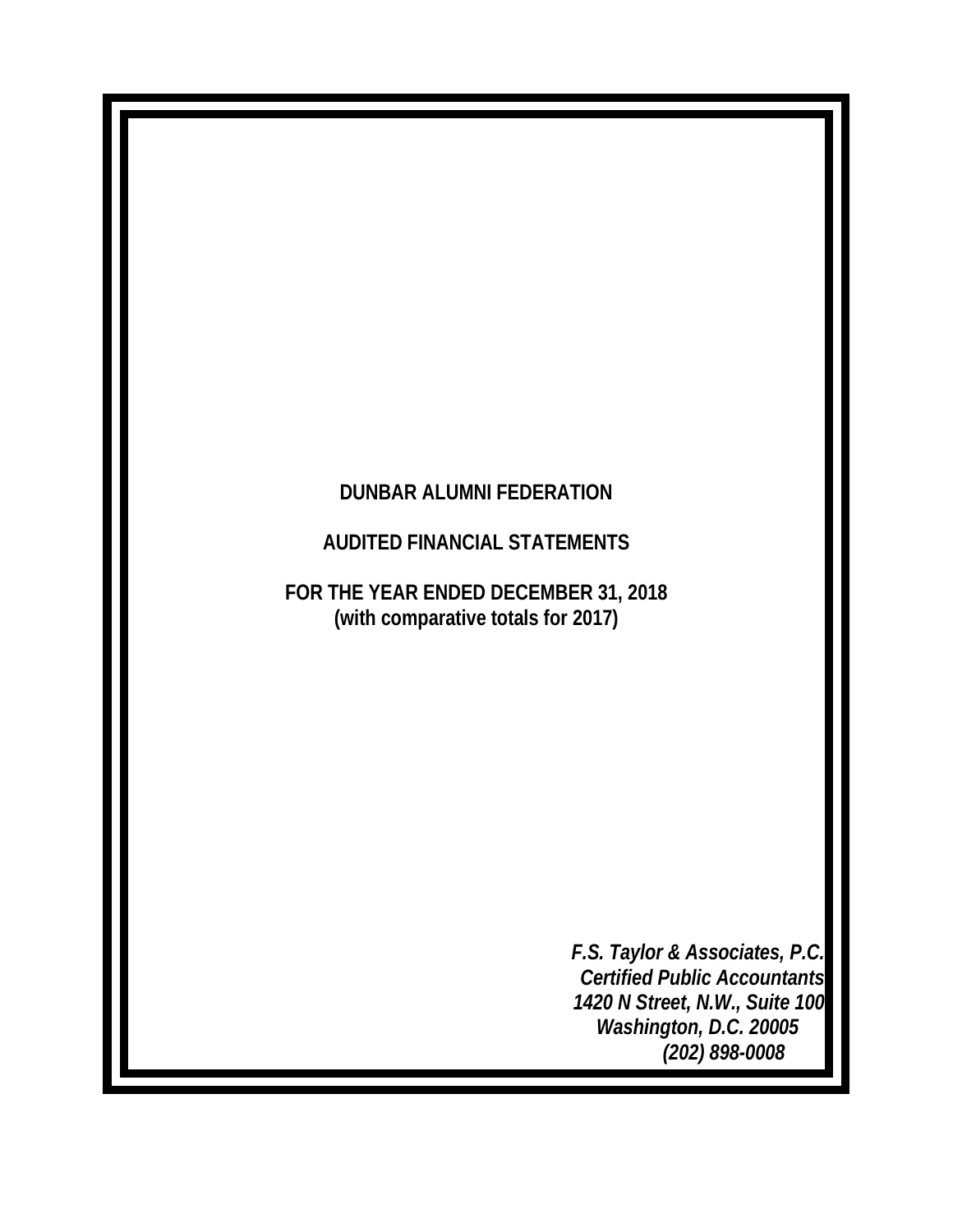## **DUNBAR ALUMNI FEDERATION**

# **AUDITED FINANCIAL STATEMENTS**

**FOR THE YEAR ENDED DECEMBER 31, 2018 (with comparative totals for 2017)**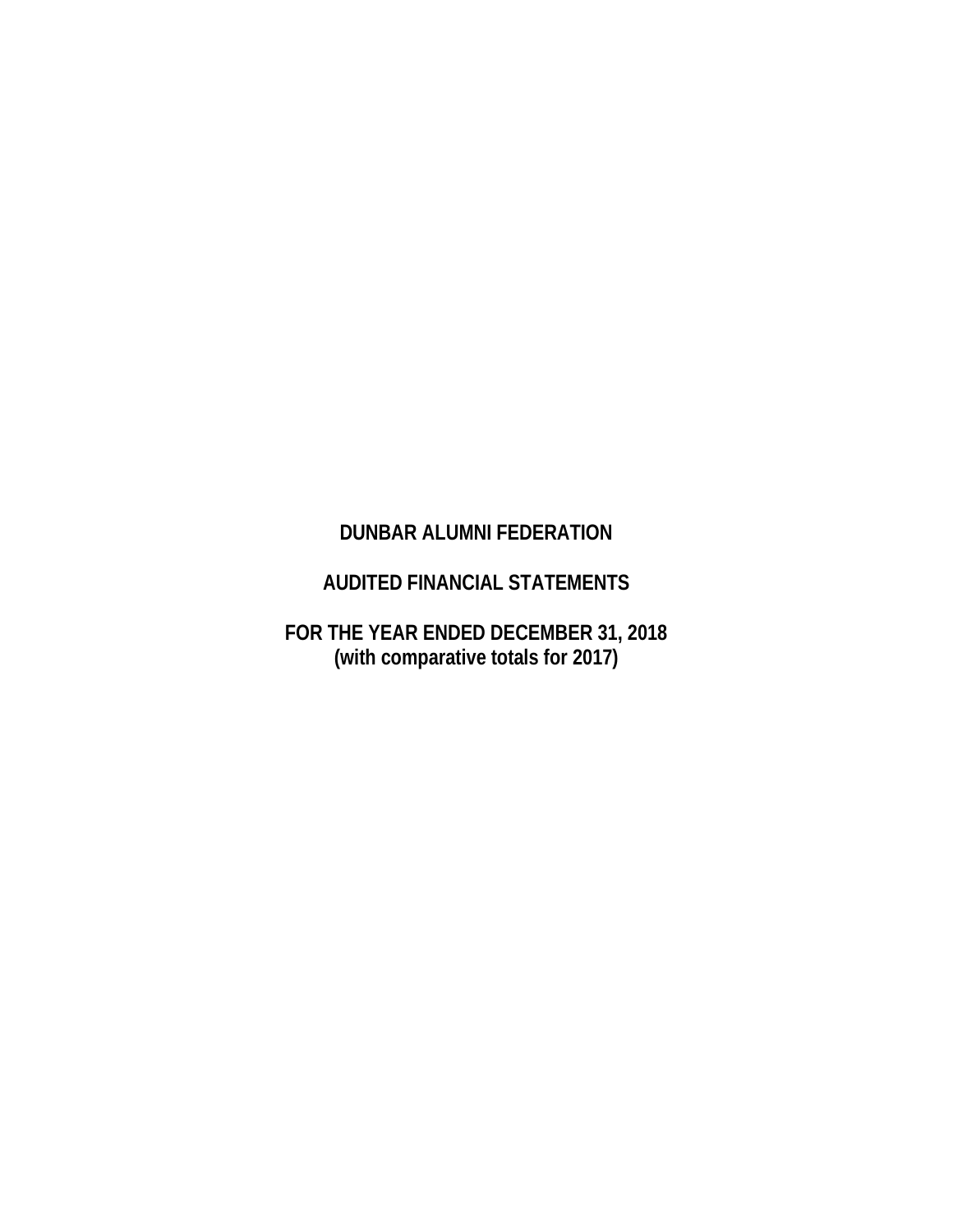### DUNBAR ALUMNI FEDERATION AUDITED FINANCIAL STATEMENTS FOR THE YEAR ENDED DECEMBER 31, 2018 (with comparative totals for 2017)

### TABLE OF CONTENTS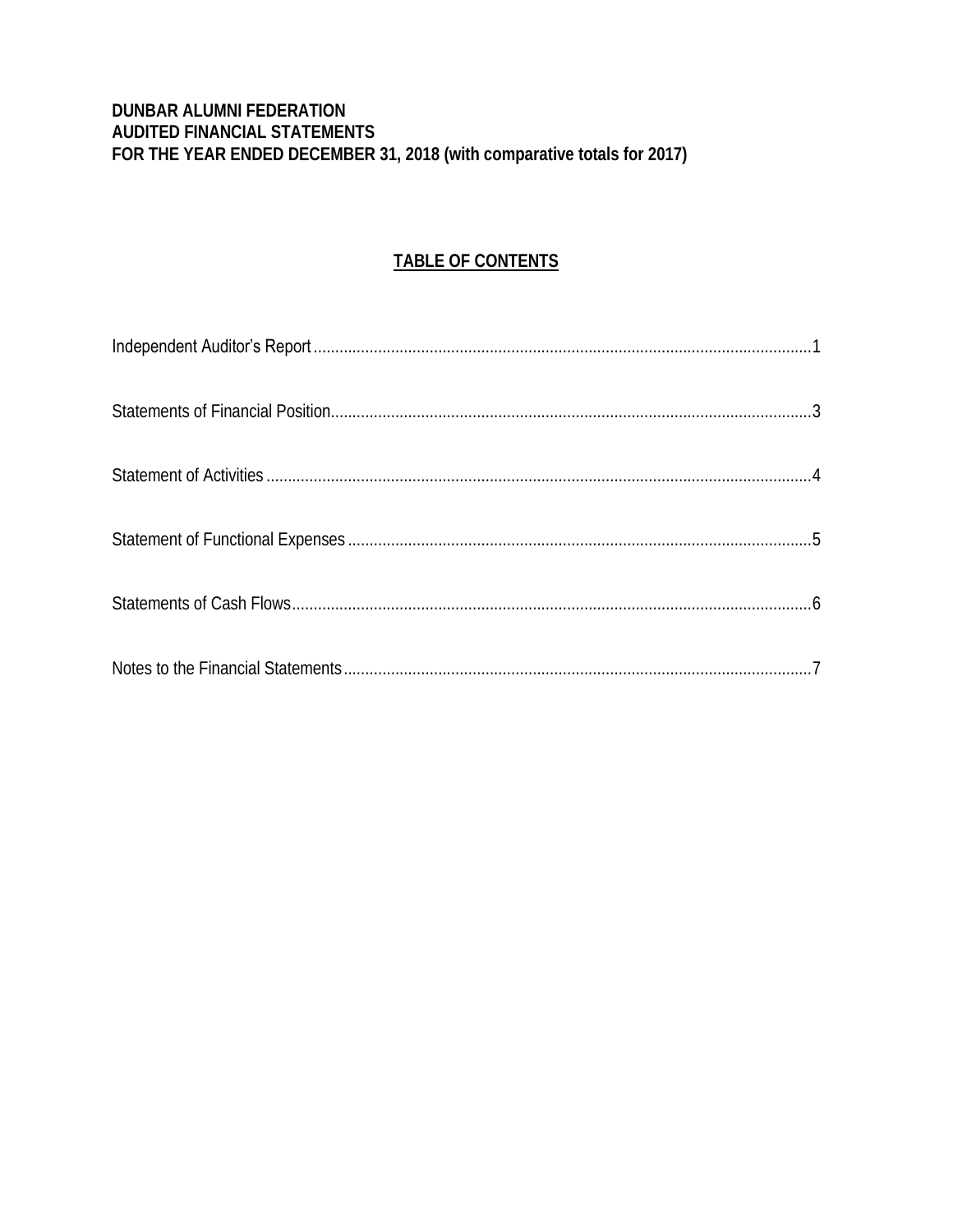# **F.S. TAYLOR & ASSOCIATES, P.C.**

**CERTIFIED PUBLIC ACCOUNTANTS & MANAGEMENT CONSULTANTS**

1420 N Street, N.W., Suite 100 / Washington, D.C. 20005 / 202/898-0008 Fax 202/898-0208

### **INDEPENDENT AUDITOR'S REPORT**

The Board of Directors of Dunbar Alumni Federation

We have audited the accompanying financial statements of the Dunbar Alumni Federation ("The Federation"), which comprise the statement of financial position as of December 31, 2018, and the related statement of activities, cash flows and statement of functional expenses for the year then ended, and the related notes to the financial statements.

### **Management's Responsibility for the Financial Statements**

Management is responsible for the preparation and fair presentation of these financial statements in accordance with accounting principles generally accepted in the United States of America; this includes the design, implementation, and maintenance of internal control relevant to the preparation and fair presentation of financial statements that are free from material misstatement, whether due to fraud or error.

#### **Auditor's Responsibility**

Our responsibility is to express an opinion on these financial statements based on our audit. We conducted our audit in accordance with auditing standards generally accepted in the United States of America. Those standards require that we plan and perform the audit to obtain reasonable assurance about whether the financial statements are free from material misstatement.

An audit involves performing procedures to obtain audit evidence about the amounts and disclosures in the financial statements. The procedures selected depend on the auditor's judgment, including the assessment of the risks of material misstatement of the financial statements, whether due to fraud or error. In making those risk assessments, the auditor considers internal control relevant to the entity's preparation and fair presentation of the financial statements in order to design audit procedures that are appropriate in the circumstances, but not for the purpose of expressing an opinion on the effectiveness of the entity's internal control. Accordingly, we express no such opinion. An audit also includes evaluating the appropriateness of accounting policies used and the reasonableness of significant accounting estimates made by management, as well as evaluating the overall presentation of the financial statements.

We believe that the audit evidence we have obtained is sufficient and appropriate to provide a basis for our audit opinion.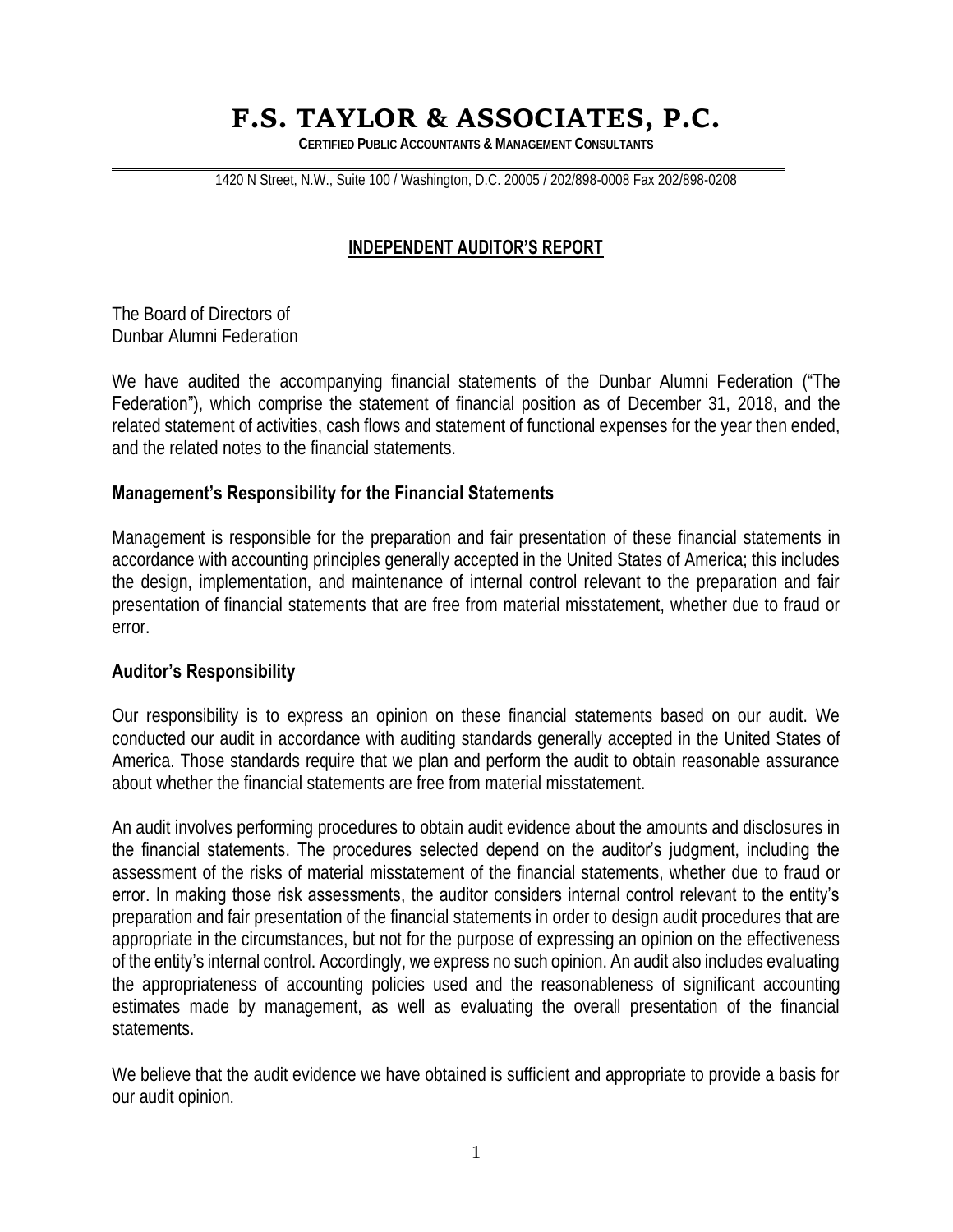### **Opinion**

In our opinion, the financial statements referred to above present fairly, in all material respects, the financial position of Dunbar Alumni Federation as of December 31, 2018, and the changes in its net assets and its cash flows for the year then ended in accordance with accounting principles generally accepted in the United States of America.

### *Report on Summarized Comparative Information*

We have previously audited Dunbar Alumni Federation's 2017 financial statements, and our report dated June 18, 2018, expressed an unmodified opinion on those audited financial statements. In our opinion, the summarized information presented herein as of and for the year ended December 31, 2017, is consistent, in all material respects, with the audited financial statements from which it has been derived.

F. S. Taylor of Associated, P.C.

September 30, 2019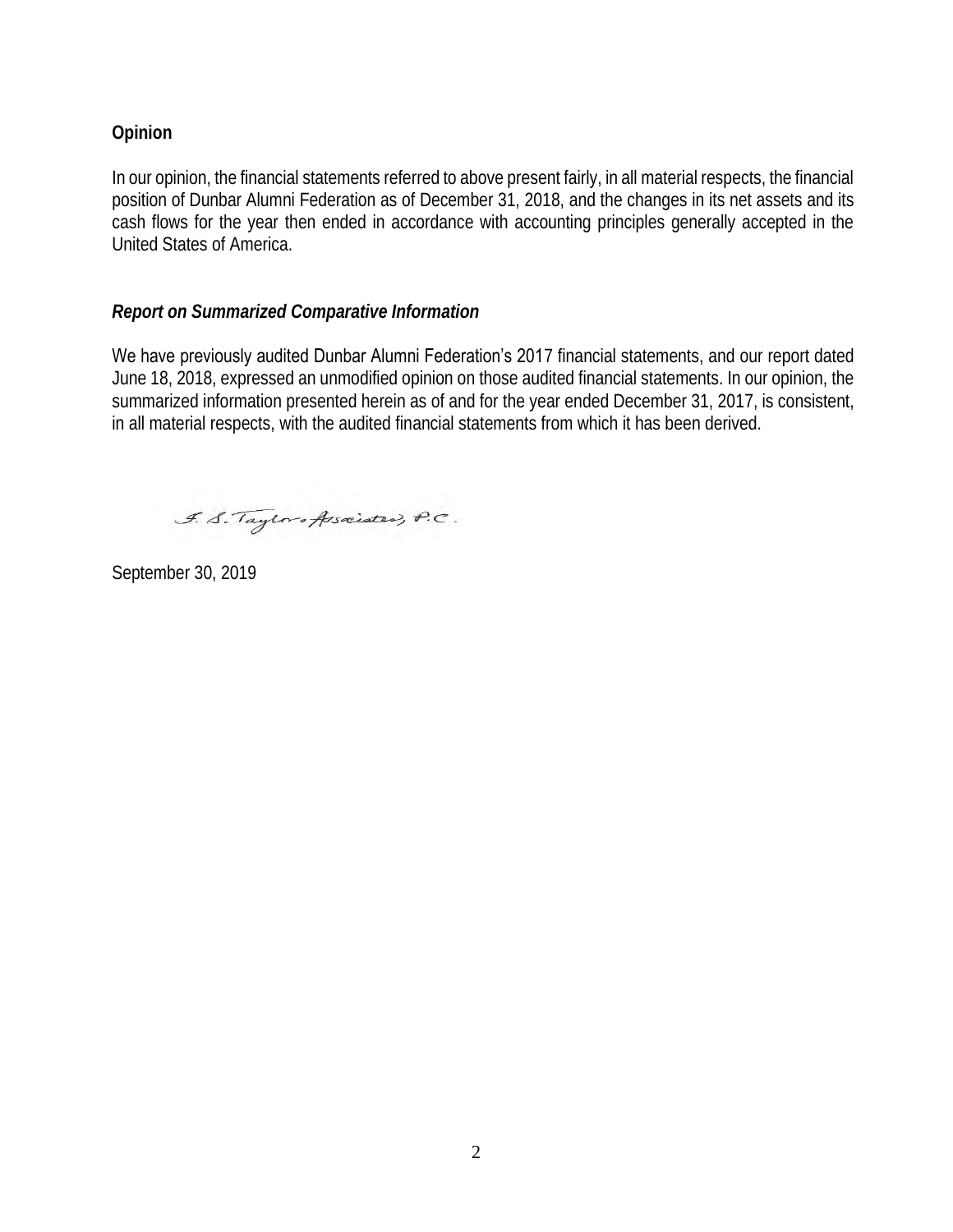### **DUNBAR ALUMNI FEDERATION STATEMENTS OF FINANCIAL POSITION DECEMBER 31, 2018 AND 2017**

|                                     |    | 2017     |               |
|-------------------------------------|----|----------|---------------|
| <b>ASSETS</b>                       |    |          |               |
| Current assets:                     |    |          |               |
| Cash                                | \$ | 55,968   | \$<br>82,456  |
| Investments (Note 3)                |    | 382,379  | 400,080       |
| Total current and total assets      | æ. | 438,347  | \$<br>482,536 |
| <b>LIABILITIES AND NET ASSETS</b>   |    |          |               |
| <b>Current liabilities:</b>         |    |          |               |
| Deferred revenue                    | \$ | 1,010    | \$            |
| Total current and total liabilities |    | 1,010    |               |
| Net assets:                         |    |          |               |
| With donor restrictions             |    | (1, 367) | 482,535       |
| Without donor restrictions          |    | 438,704  | 482,536       |
| Total net assets                    |    | 437,337  | 482,536       |
| Total liabilities and net assets    |    | 438,347  | 482,536       |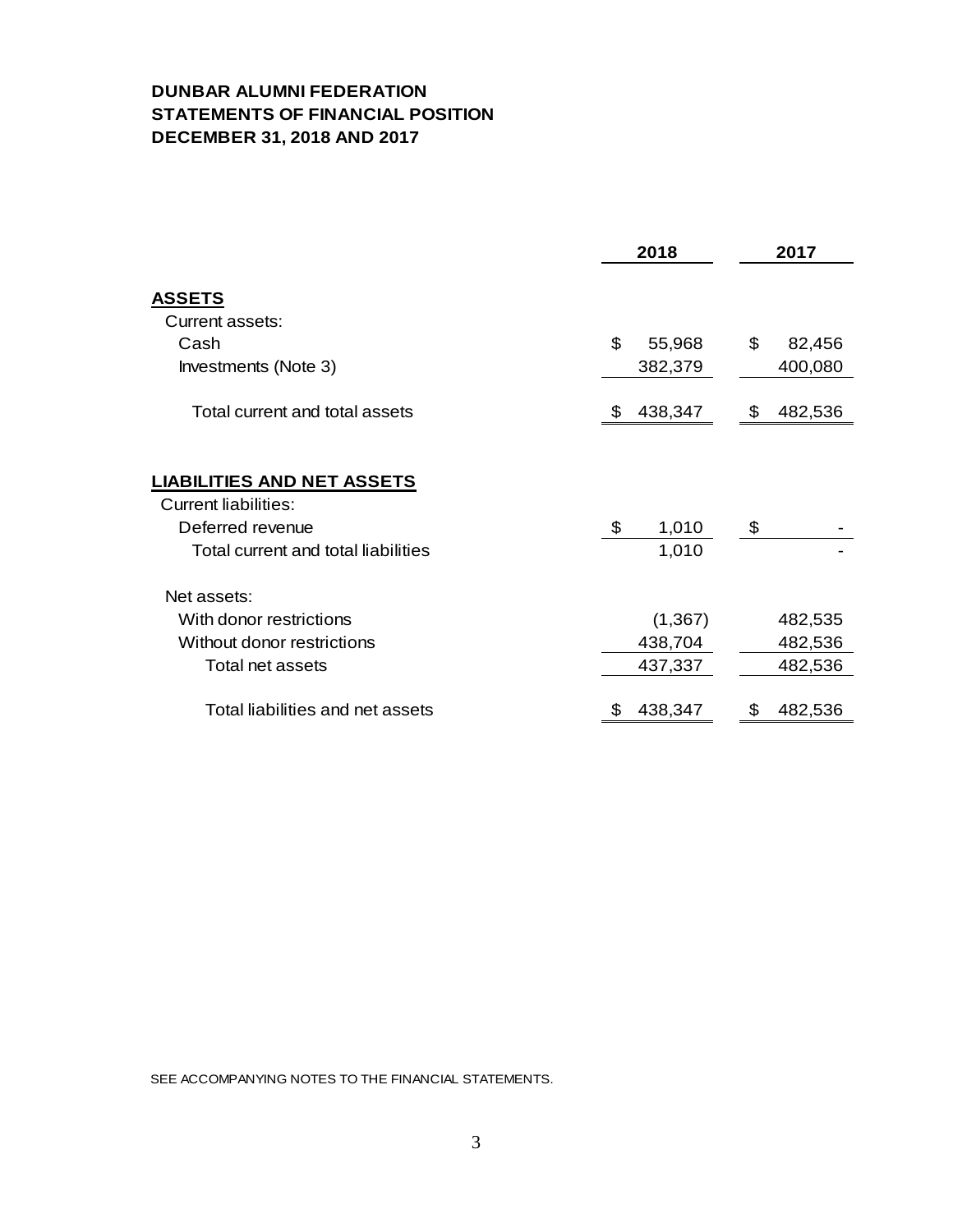#### **DUNBAR ALUMNI FEDERATION STATEMENT OF ACTIVITIES FOR THE YEAR ENDED DECEMBER 31, 2018 (with comparative totals for 2017)**

|                               |                                           |                     |    | 2018                |    |              |               |
|-------------------------------|-------------------------------------------|---------------------|----|---------------------|----|--------------|---------------|
|                               | <b>Without Donor</b><br><b>With Donor</b> |                     |    |                     |    |              | 2017          |
|                               |                                           | <b>Restrictions</b> |    | <b>Restrictions</b> |    | <b>Total</b> | <b>Total</b>  |
| <b>SUPPORT AND REVENUE</b>    |                                           |                     |    |                     |    |              |               |
| Membership dues               | \$                                        | 4,150               | \$ |                     | \$ | 4,150        | \$<br>7,375   |
| Scholarship contributions     |                                           |                     |    | 36,300              |    | 36,300       | 85,480        |
| Other contributions/donations |                                           | 37,102              |    |                     |    | 37,102       | 53,950        |
| Special events income         |                                           | 50,737              |    |                     |    | 50,737       | 2,205         |
| Other income                  |                                           | 672                 |    |                     |    | 672          | 5,382         |
| Gain (Loss) on investment     |                                           | (17, 701)           |    |                     |    | (17, 701)    | 34,394        |
| Total support and revenue     |                                           | 74,960              |    | 36,300              |    | 111,260      | 188,786       |
| <b>EXPENSES</b>               |                                           |                     |    |                     |    |              |               |
| Program services:             |                                           |                     |    |                     |    |              |               |
| Special events                |                                           | 38,681              |    |                     |    | 38,681       | 12,399        |
| Scholarships                  |                                           | 5,414               |    | 72,572              |    | 77,986       | 124,542       |
| Student activities            |                                           | 13,195              |    |                     |    | 13,195       | 11,191        |
| School funds                  |                                           | 1,410               |    |                     |    | 1,410        | 1,699         |
| Total program services        |                                           | 58,700              |    | 72,572              |    | 131,272      | 149,831       |
| Support services:             |                                           |                     |    |                     |    |              |               |
| Management and general        |                                           | 25,187              |    |                     |    | 25,187       | 25,305        |
| <b>Total expenses</b>         |                                           | 83,887              |    | 72,572              |    | 156,459      | 175,136       |
|                               |                                           |                     |    |                     |    |              |               |
| Increase in net assets        |                                           | (8,927)             |    | (36, 272)           |    | (45, 199)    | 13,650        |
| Net assets, beginning of year |                                           | 447,631             |    | 34,905              |    | 482,536      | 468,886       |
| Net assets, end of year       | \$                                        | 438,704             | \$ | (1, 367)            | \$ | 437,337      | \$<br>482,536 |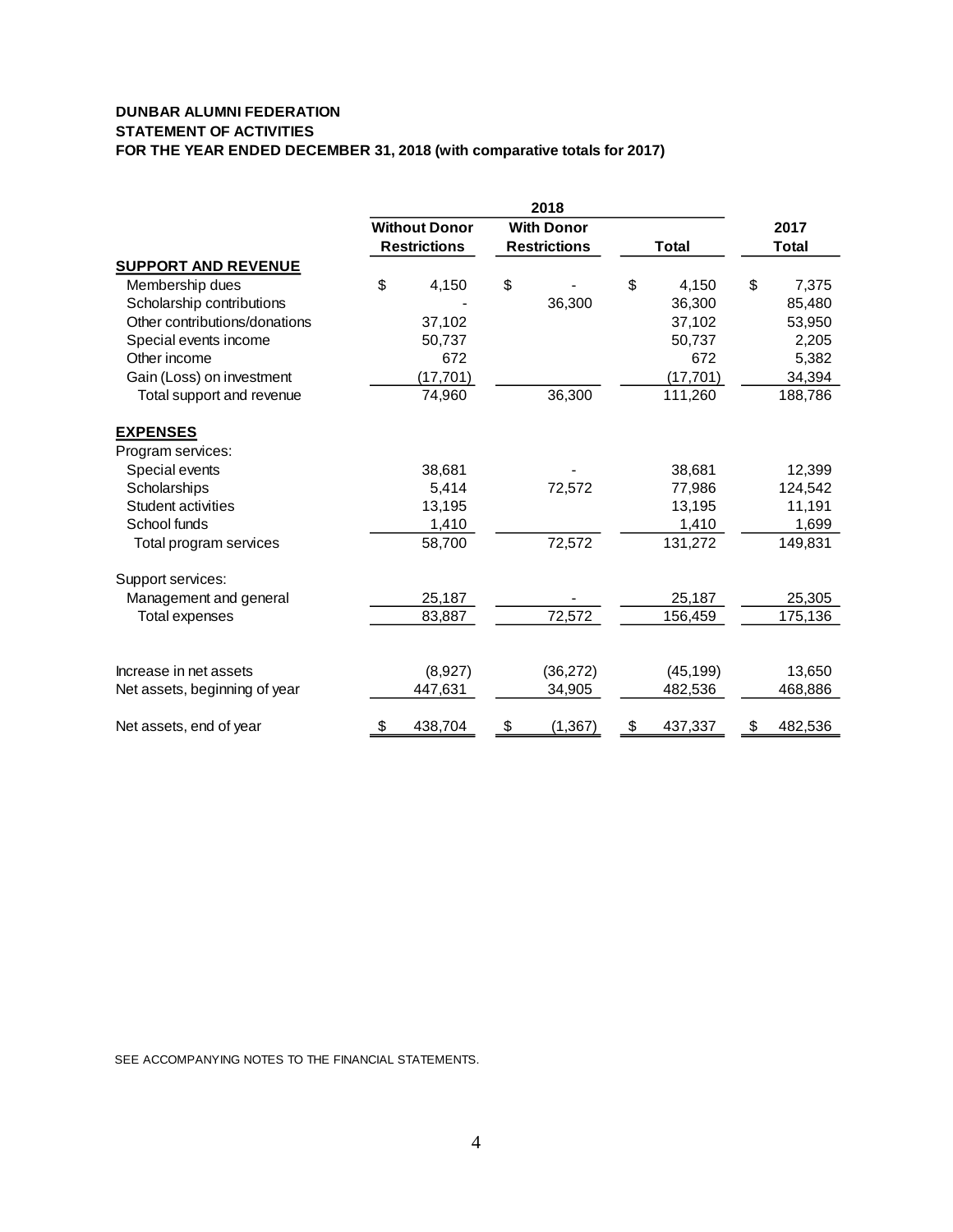#### **DUNBAR ALUMNI FEDERATION STATEMENT OF FUNCTIONAL EXPENSES FOR THE YEAR ENDED DECEMBER 31, 2018 (with comparative totals for 2017)**

|                          |                      |                     |     |                         | 2018                 |               |                         |              |     |         |
|--------------------------|----------------------|---------------------|-----|-------------------------|----------------------|---------------|-------------------------|--------------|-----|---------|
|                          |                      |                     |     | <b>Program Services</b> |                      |               | <b>Support Services</b> |              |     |         |
|                          | <b>Special</b>       |                     |     | <b>Students</b>         | <b>School</b>        |               | <b>Management &amp;</b> |              |     | 2017    |
| <b>Description</b>       | <b>Events</b>        | <b>Scholarships</b> |     | <b>Activities</b>       | <b>Funds</b>         | Total         | General                 | Total        |     | Total   |
| Scholarships and awards  | \$<br>$\blacksquare$ | \$<br>72,572        | \$. | ,000                    | \$<br>$\blacksquare$ | 73.572        | \$<br>$\blacksquare$    | \$<br>73,572 | \$. | 121,385 |
| <b>Business Expenses</b> | 275                  |                     |     |                         |                      | 275           | 1,295                   | 1.570        |     | 3,879   |
| Contract services        | 10,393               |                     |     | 3,300                   |                      | 13,693        | 9.641                   | 23,334       |     | 7,615   |
| Facilities and equipment | 3,470                | 895                 |     |                         |                      | 4,365         | 150                     | 4,515        |     | 340     |
| Travel and meetings      | 9,102                | 2,438               |     | 5,132                   |                      | 16,672        | 375                     | 17.047       |     | 10,609  |
| Operating expenses       | 7.909                | 2.016               |     | 1,023                   | 296                  | 11.244        | 11.707                  | 22.951       |     | 17.605  |
| Other expenses           | 7,532                | 65                  |     | 2,740                   | 1.114                | 11,451        | 2,019                   | 13.470       |     | 13,703  |
| Total expenses           | 38,681               | 77,986              |     | 13,195                  | ,410                 | \$<br>131,272 | 25,187                  | 156,459      | \$. | 175,136 |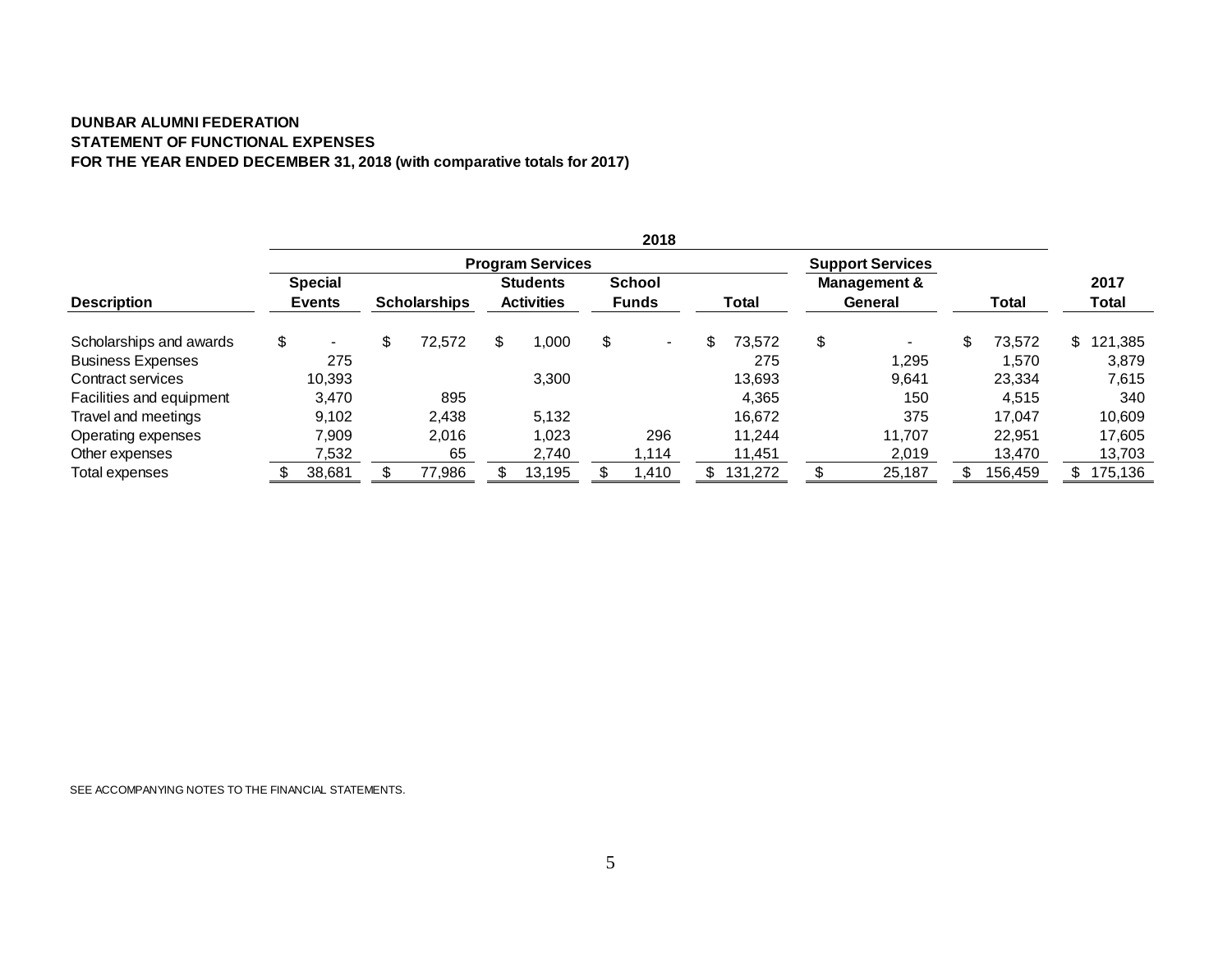# **DUNBAR ALUMNI FEDERATION STATEMENTS OF CASH FLOWS FOR THE YEARS ENDED DECEMBER 31, 2018 AND 2017**

|                                                  | 2018            | 2017 |           |  |
|--------------------------------------------------|-----------------|------|-----------|--|
| <b>CASH FLOWS FROM OPERATING ACTIVITIES</b>      |                 |      |           |  |
| Increase in net assets                           | \$<br>(45, 199) | \$   | 13,650    |  |
| Adjustments to reconcile change in net assets to |                 |      |           |  |
| net cash provided by operating activities:       |                 |      |           |  |
| Increase (decrease) in operating liabilities:    |                 |      |           |  |
| Deferred revenue                                 | 1,010           |      |           |  |
| Net cash provided by operating activities        | (44, 189)       |      | 13,650    |  |
|                                                  |                 |      |           |  |
| <b>CASH FLOWS FROM INVESTING ACTIVITIES</b>      |                 |      |           |  |
| Net (purchase) sale of investments               | 17,701          |      | (49,394)  |  |
| Net cash used by investing activities            | 17,701          |      | (49,394)  |  |
| Net increase in cash and cash equivalents        | (26, 488)       |      | (35, 744) |  |
| Cash and cash equivalents, beginning of year     | 82,456          |      | 118,200   |  |
| Cash and cash equivalents, end of year           | 55,968          |      | 82,456    |  |
| SUPPLEMENTAL DISCLOSURE ON CASH FLOW INFORMATION |                 |      |           |  |

| Interest paid |  | . |  |
|---------------|--|---|--|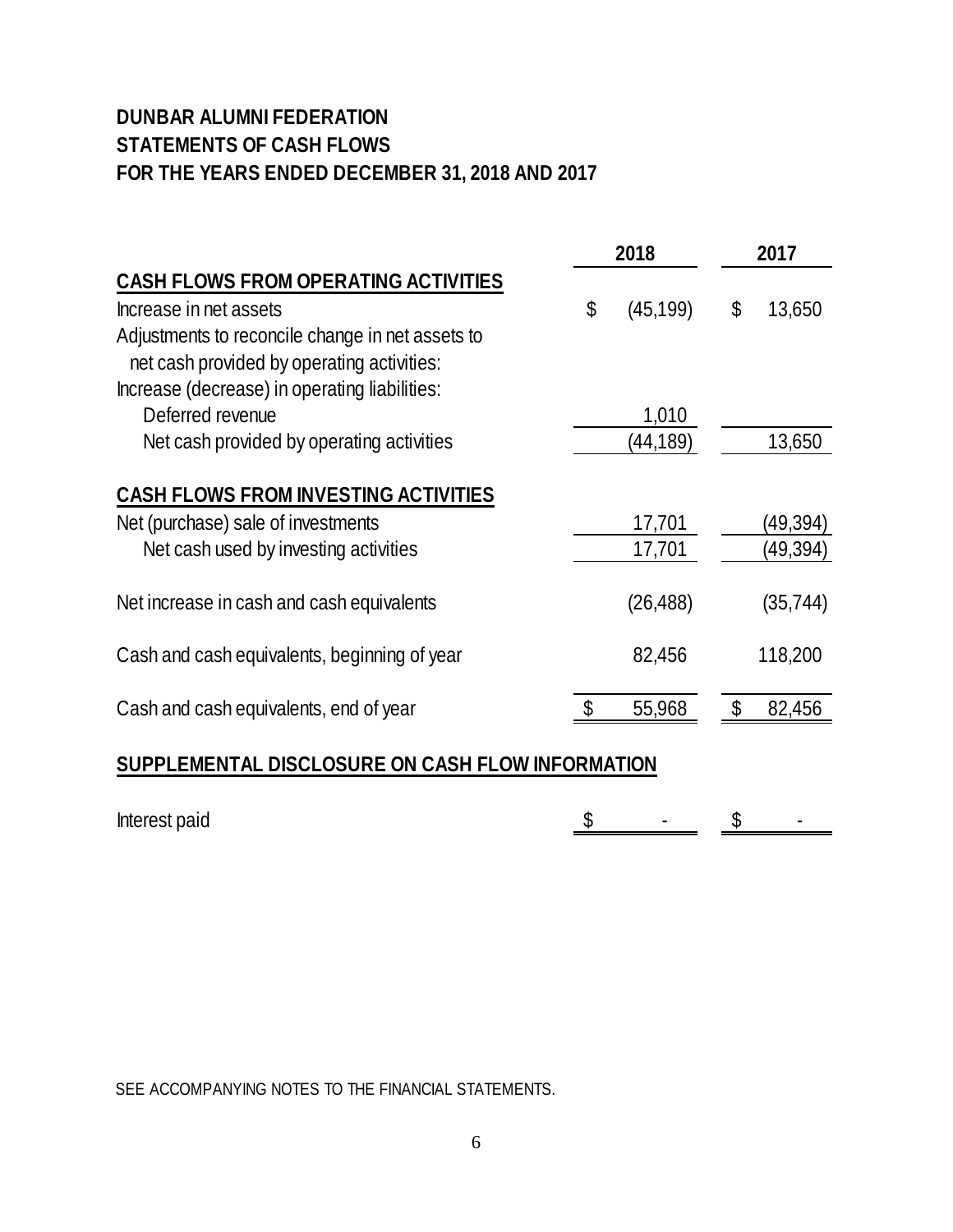### **DUNBAR ALUMNI FEDERATION NOTES TO THE FINANCIAL STATEMENTS DECEMBER 31, 2018**

### **NOTE 1 -- ORGANIZATION AND PURPOSE**

The Dunbar Alumni Federation (DAF) is a not-for-profit organization founded in 2002. It was organized to provide scholarship and other financial support to students and graduates of the Paul Laurence Dunbar High School in Washington, DC.

The Federation initiates various endeavors to promote and support scholarship efforts, school and community education activities; support of activities for respective alumni classes; and focuses on ways to leverage the prestige of Dunbar High School and its distinguished alumni to enhance the education of students. The Federation receives funding through membership dues, annual gala, contributions and grants. The funds are expended on the scholarship and awards program and other school and alumni based activities.

### **NOTE 2 -- SUMMARY OF SIGNIFICANT ACCOUNTING POLICIES**

*Basis of Accounting* – The financial statements have been prepared on the accrual basis of accounting; consequently revenue is recorded when earned and expenses are recorded when incurred.

*Income Tax status* – DAF is exempt from Federal income tax under section 501(c)(3) of the Internal Revenue Code and, therefore, has made no provision for federal taxes.

*Fair Value Measurements* – All of the assets and liabilities an the statement of financial position are valued at Level one fair value measurements.

*Financial statement presentation* – In accordance with FASB ASC 958-825, the Federation is required to report information regarding its financial position and activities according to three classes of net assets: unrestricted net assets, temporarily restricted net assets, and permanently restricted net assets. A description of the three net asset categories follows:

- Permanently Restricted the portion of the net assets resulting from contributions and other inflows of assets which use is limited by donor-imposed stipulations that neither expire by passage of time nor can be fulfilled and removed by actions of The Federation pursuant to those stipulations.
- Temporarily Restricted the portion of the net assets resulting from contributions or other inflows of assets which use is limited by donor-imposed stipulations that either expire by passage of time or can be fulfilled and removed by actions of the Federation pursuant to those stipulations.
- Unrestricted the portion of net assets that is neither permanently restricted nor temporarily restricted by donor imposed stipulations.

There were \$-1,367 and \$34,905 of temporarily restricted assets at December 31, 2018 and 2017, respectively.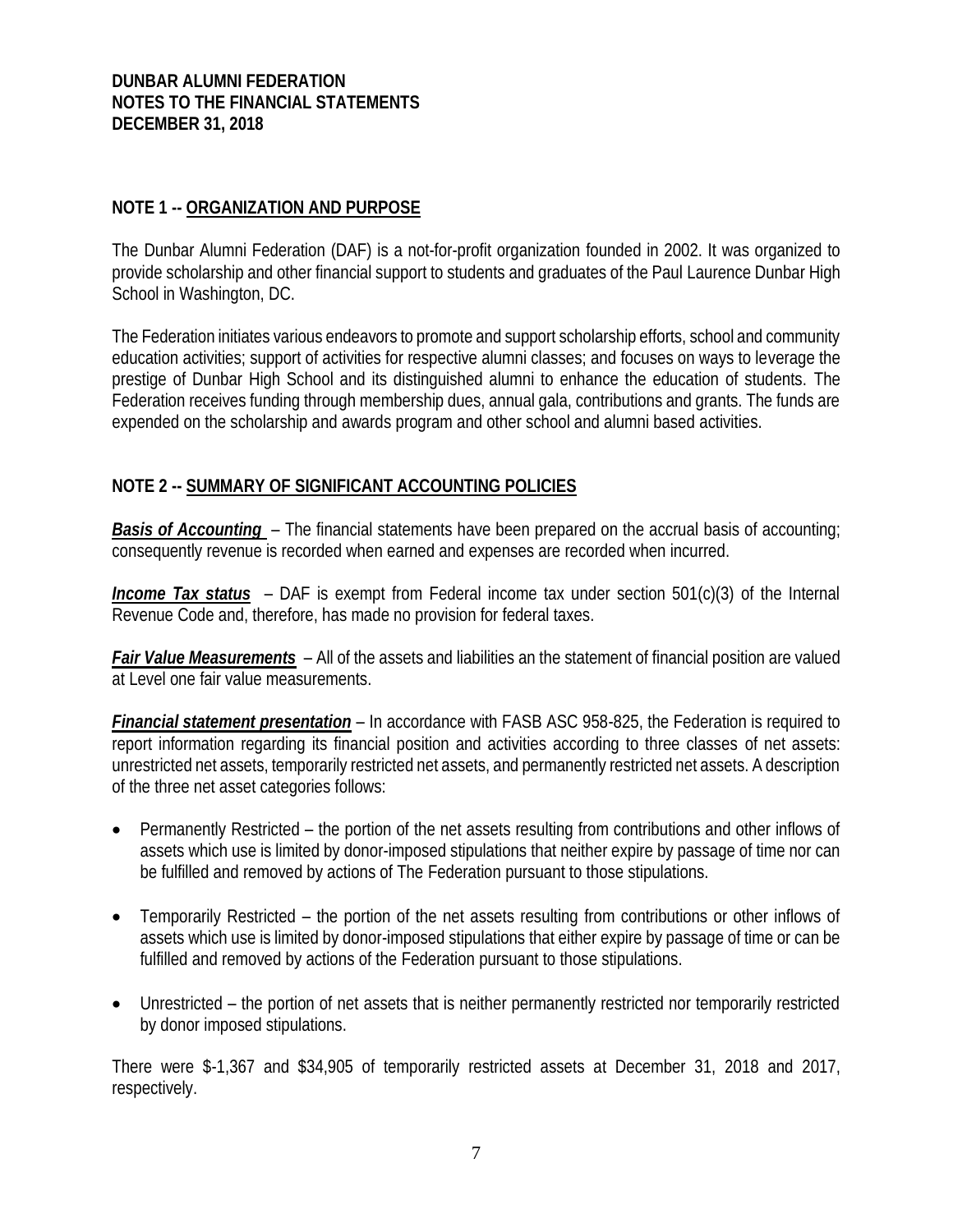### **DUNBAR ALUMNI FEDERATION NOTES TO THE FINANCIAL STATEMENTS DECEMBER 31, 2018**

### **NOTE 2 -- SUMMARY OF SIGNIFICANT ACCOUNTING POLICIES - (CONTINUED)**

*Cash and Cash Equivalents* - For the purposes of presentation of the Federation's statement of cash flows, cash equivalents are short term, highly liquid investments that are both (a) readily convertible to known amounts of cash and (b) so near to maturity that they present insignificant risk of changes in value due to changing interest rates.

*Contributions* – Contributions received are recorded as unrestricted, temporarily restricted, or permanently restricted support depending on the existence of any donor restrictions. Time-restricted and contributions are required to be reported as temporarily restricted support and then reclassified to unrestricted net assets upon expiration of the time restriction.

*Use of Estimates* - The preparation of financial statements in conformity with generally accepted accounting principles requires management to make estimates and assumptions that affect the reported amounts of assets and liabilities and disclosure of contingent assets and liabilities at the date of the financial statements and the reported amounts of revenues and expenses during the period. Actual results could differ from those estimates.

*Concentration of Credit Risk* – The Federation maintains cash balances at various banking institutions. Accounts at those institutions were insured by the Federal Deposit Insurance Corporation up to \$250,000 at December 31, 2018 and 2017, respectively. There were no uninsured cash balances at December 31, 2018 and 2017, respectively.

### **NOTE 3 -- INVESTMENTS**

In accordance with generally accepted accounting principles, The Federation uses the following prioritized input levels to measure fair value of financial instruments. The input levels used for valuing financial instruments are not necessarily an indication of risk.

Level 1 – Observable inputs that reflect quoted prices for identical assets or liabilities in active markets, such as stock quotes.

Level 2 – Includes inputs other than Level 1 inputs that are directly or indirectly observable in the marketplace, such as yield curves or other market data.

Level 3 – Unobservable inputs which reflect the reporting entity's assessment of the assumptions that market participants would use in pricing the asset or liability including assumptions about risk, such as bid/ask spreads and liquidity discounts.